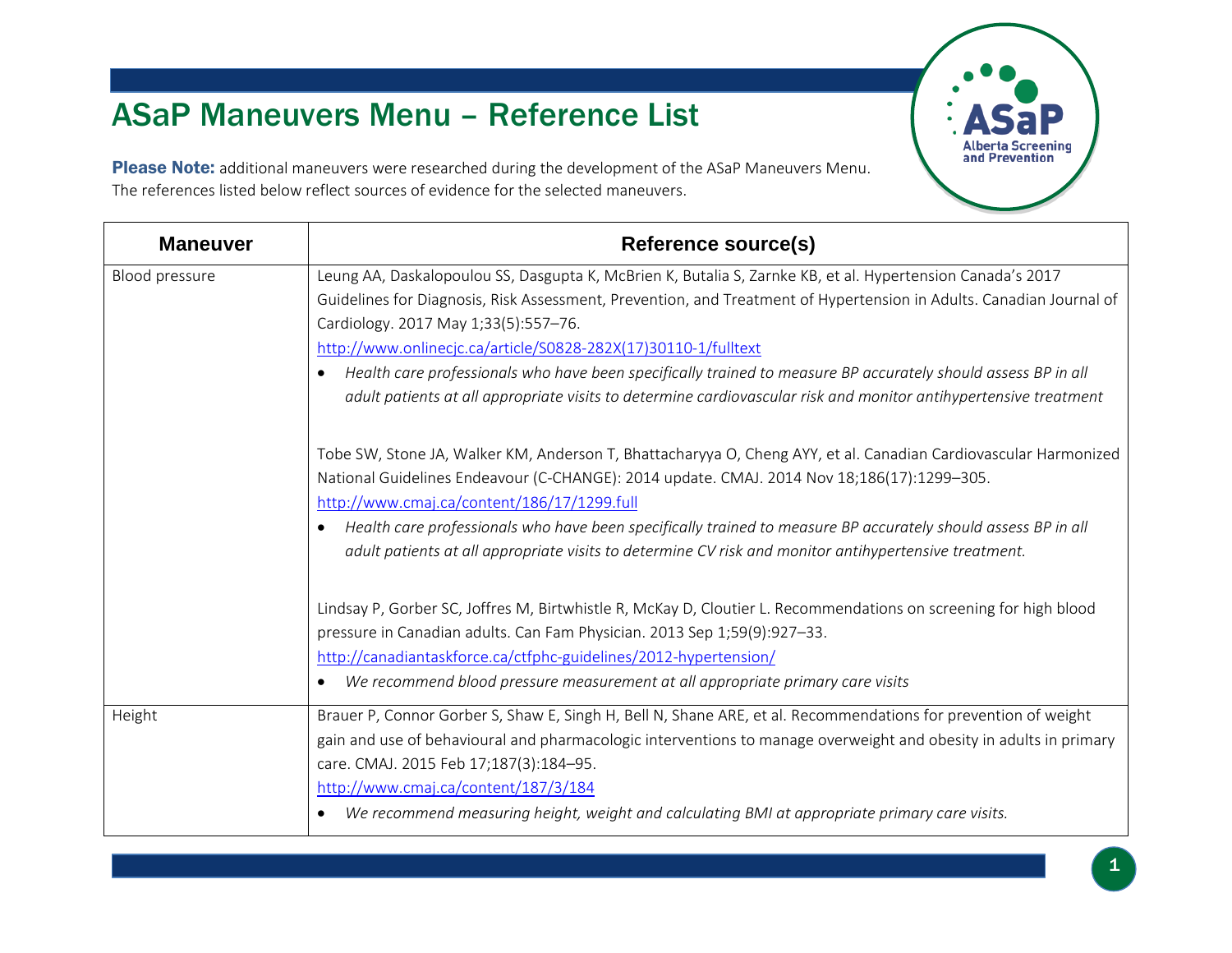|                     | Tobe SW, Stone JA, Walker KM, Anderson T, Bhattacharyya O, Cheng AYY, et al. Canadian Cardiovascular Harmonized<br>National Guidelines Endeavour (C-CHANGE): 2014 update. CMAJ. 2014 Nov 18;186(17):1299-305.<br>http://www.cmaj.ca/content/186/17/1299.full<br>Height, weight and waist circumference should be measured and body mass index calculated for all adults.<br>$\bullet$                                                                                                                                                                                                                                                                                                                                                                                                                                                                                                                                                           |
|---------------------|-------------------------------------------------------------------------------------------------------------------------------------------------------------------------------------------------------------------------------------------------------------------------------------------------------------------------------------------------------------------------------------------------------------------------------------------------------------------------------------------------------------------------------------------------------------------------------------------------------------------------------------------------------------------------------------------------------------------------------------------------------------------------------------------------------------------------------------------------------------------------------------------------------------------------------------------------|
| Weight              | Brauer P, Connor Gorber S, Shaw E, Singh H, Bell N, Shane ARE, et al. Recommendations for prevention of weight<br>gain and use of behavioural and pharmacologic interventions to manage overweight and obesity in adults in primary<br>care. CMAJ. 2015 Feb 17;187(3):184-95.<br>http://www.cmaj.ca/content/187/3/184<br>We recommend measuring height, weight and calculating BMI at appropriate primary care visits.<br>$\bullet$<br>Tobe SW, Stone JA, Walker KM, Anderson T, Bhattacharyya O, Cheng AYY, et al. Canadian Cardiovascular Harmonized<br>National Guidelines Endeavour (C-CHANGE): 2014 update. CMAJ. 2014 Nov 18;186(17):1299-305.<br>http://www.cmaj.ca/content/186/17/1299.full<br>Height, weight and waist circumference should be measured and body mass index calculated for all adults.<br>$\bullet$                                                                                                                    |
|                     | [Waist circumference not included due to issues with accuracy and patient sensitivity.]<br>Moyer VA. Screening for and management of obesity in adults: U.S. Preventive Services Task Force recommendation<br>statement. Ann Intern Med. 2012 Sep 4;157(5):373-8.<br>http://annals.org/article.aspx?articleid=1355696<br>Recommends screening all adults for obesity<br>$\bullet$<br>Lau D, Douketis J, Morrison K, Obesity Canada Clinical Practice Guidelines Expert Panel. 2006 Canadian clinical<br>practice guidelines on the management and prevention of obesity in adults and children [summary]. CMAJ.<br>2007;176(8):S1-13.<br>http://www.ncbi.nlm.nih.gov/pmc/articles/PMC1839777/<br>Recommend measuring body mass index in all adults; recommend measuring waist circumference in all adults to<br>assess obesity-related health risks.<br>[Waist circumference not included due to issues with accuracy and patient sensitivity.] |
| Exercise assessment | Tobe SW, Stone JA, Walker KM, Anderson T, Bhattacharyya O, Cheng AYY, et al. Canadian Cardiovascular Harmonized                                                                                                                                                                                                                                                                                                                                                                                                                                                                                                                                                                                                                                                                                                                                                                                                                                 |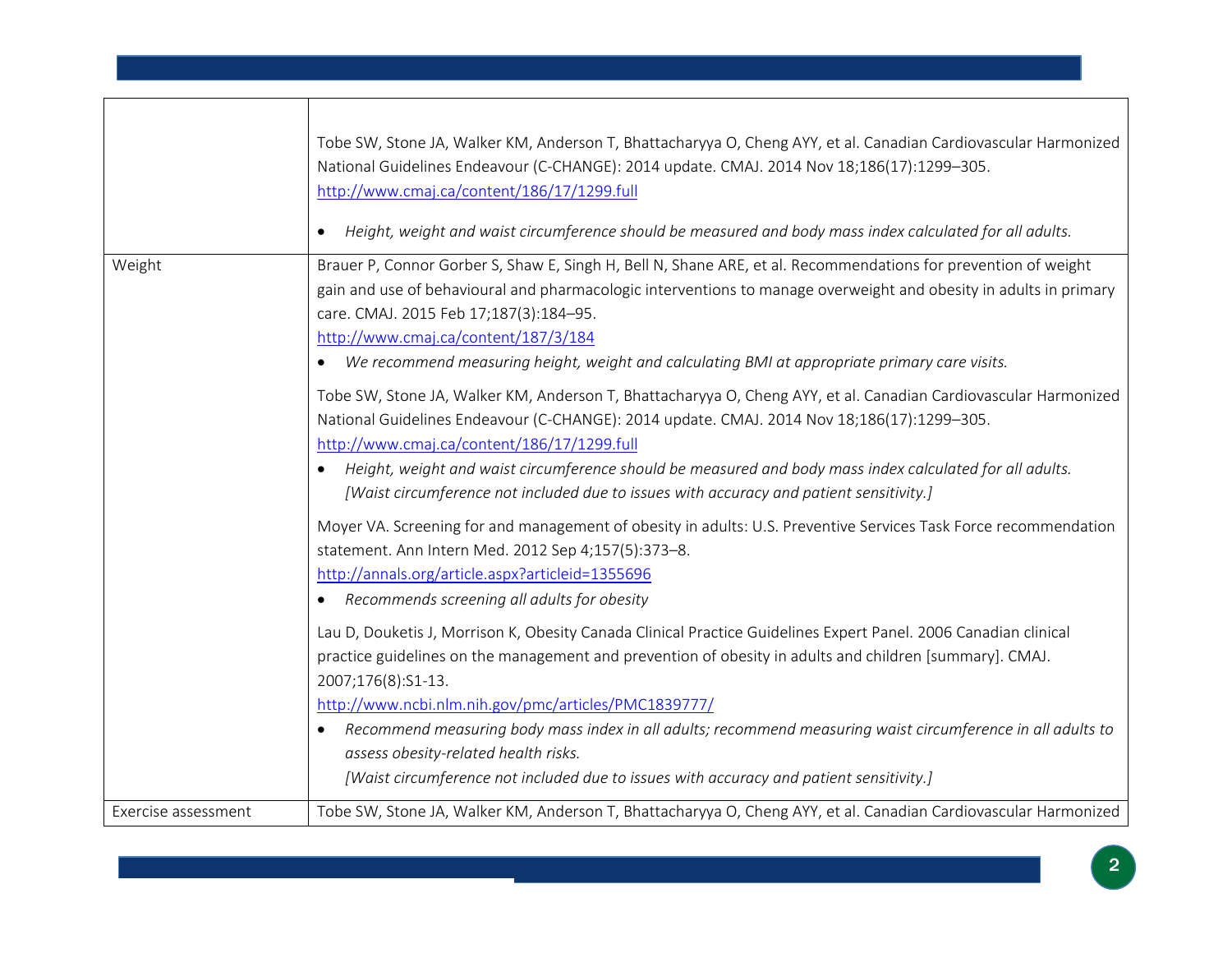| National Guidelines Endeavour (C-CHANGE): 2014 update. CMAJ. 2014 Nov 18;186(17):1299-305.                                                                                                                                                                                                                                                                                                                                                                        |
|-------------------------------------------------------------------------------------------------------------------------------------------------------------------------------------------------------------------------------------------------------------------------------------------------------------------------------------------------------------------------------------------------------------------------------------------------------------------|
| http://www.cmaj.ca/content/186/17/1299.full                                                                                                                                                                                                                                                                                                                                                                                                                       |
| To achieve health benefits, adults aged 18 - 64 years should accumulate at least 150 min of moderate-to-<br>$\bullet$                                                                                                                                                                                                                                                                                                                                             |
| vigorous intensity aerobic physical activity per week, in bouts of 10 min or more.                                                                                                                                                                                                                                                                                                                                                                                |
| Tremlay M, Warburton D, Janssen I, Paterson D, Latimer A, Rhodes R, et al. Canadian physical activity guidelines.<br>Ottawa, ON: Canadian Society for Exercise Physiology; 2011 Jan.                                                                                                                                                                                                                                                                              |
| http://www.csep.ca/CMFiles/Guidelines/CSEP-InfoSheetsComplete-ENG.pdf                                                                                                                                                                                                                                                                                                                                                                                             |
|                                                                                                                                                                                                                                                                                                                                                                                                                                                                   |
| To achieve health benefits, adults aged 18-64 years should accumulate at least 150 minutes of moderate-to<br>$\bullet$<br>vigorous-intensity aerobic physical activity per week, in bouts of 10 minutes or more. To achieve health benefits,<br>and improve functional abilities, adults aged 65 years and older should accumulate at least 150 minutes of<br>moderate- to vigorous-intensity aerobic physical activity per week, in bouts of 10 minutes or more. |
| Moyer VA. Behavioral counseling interventions to promote a healthful diet and physical activity for cardiovascular<br>disease prevention in adults: U.S. Preventive Services Task Force recommendation statement. Ann Intern Med. 2012<br>Sep 4;157(5):367-71.                                                                                                                                                                                                    |
| http://annals.org/article.aspx?articleid=1355698                                                                                                                                                                                                                                                                                                                                                                                                                  |
| Although the correlation among healthful diet, physical activity, and the incidence of CVD is strong, existing<br>$\bullet$<br>evidence indicates that the health benefit of initiating behavioral counseling in the primary care setting to<br>promote a healthful diet and physical activity is small.                                                                                                                                                          |
| Concludes with moderate certainty that medium- or high-intensity behavioral counseling interventions in the<br>$\bullet$<br>primary care setting to promote a healthful diet and physical activity have a small net benefit in adult patients<br>without CVD, hypertension, hyperlipidemia, or diabetes.                                                                                                                                                          |
| Lin JS, O'Connor E, Whitlock EP, Beil TL, Zuber SP, Perdue LA, et al. Behavioral Counseling to Promote Physical                                                                                                                                                                                                                                                                                                                                                   |
| Activity and a Healthful Diet to Prevent Cardiovascular Disease in Adults: Update of the Evidence for the U.S.                                                                                                                                                                                                                                                                                                                                                    |
| Preventive Services Task Force. Rockville (MD): Agency for Healthcare Research and Quality (US); 2010.                                                                                                                                                                                                                                                                                                                                                            |
| http://www.ncbi.nlm.nih.gov/books/NBK51030/                                                                                                                                                                                                                                                                                                                                                                                                                       |
| Medium- to high-intensity dietary behavioral counseling resulted in small but statistically significant changes in<br>$\bullet$<br>adiposity, blood pressure, and cholesterol, as well as medium to large changes in self-reported dietary and                                                                                                                                                                                                                    |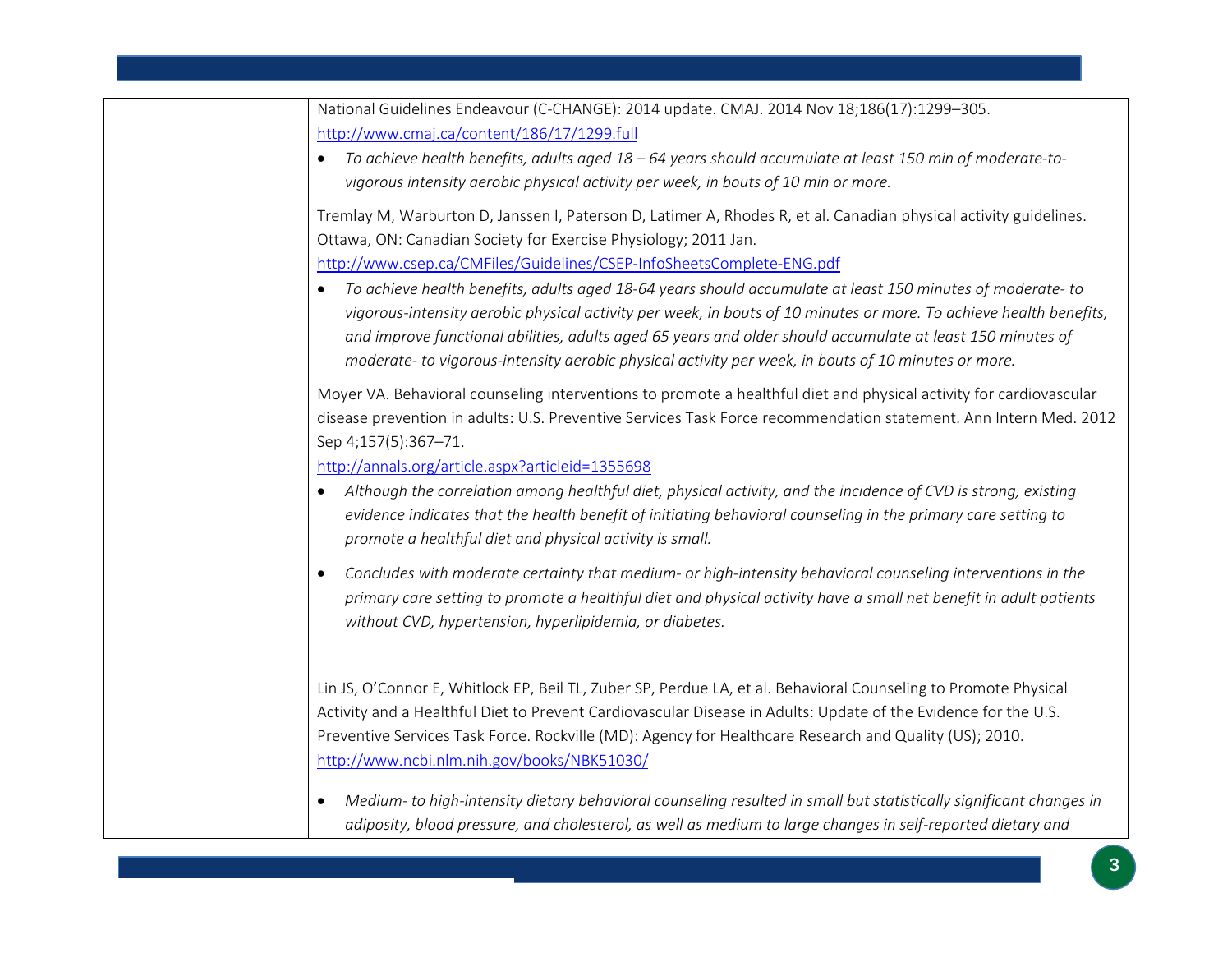|                                         | physical activity behaviors. Evidence for changes in physiologic outcomes was strongest for high-intensity<br>counseling interventions. Medium- to high-intensity physical activity counseling resulted in increases in self-<br>reported physical activity.                                                                                                                                                                                                                                                                                                             |
|-----------------------------------------|--------------------------------------------------------------------------------------------------------------------------------------------------------------------------------------------------------------------------------------------------------------------------------------------------------------------------------------------------------------------------------------------------------------------------------------------------------------------------------------------------------------------------------------------------------------------------|
| Tobacco use assessment                  | Leung AA, Daskalopoulou SS, Dasgupta K, McBrien K, Butalia S, Zarnke KB, et al. Hypertension Canada's 2017<br>Guidelines for Diagnosis, Risk Assessment, Prevention, and Treatment of Hypertension in Adults. Canadian Journal of<br>Cardiology. 2017 May 1;33(5):557-76.<br>http://www.onlinecjc.ca/article/S0828-282X(17)30110-1/fulltext<br>Tobacco use status of all patients should be updated on a regular basis and health care providers should clearly<br>advise patients to quit smoking.                                                                      |
|                                         | Tobe SW, Stone JA, Walker KM, Anderson T, Bhattacharyya O, Cheng AYY, et al. Canadian Cardiovascular Harmonized<br>National Guidelines Endeavour (C-CHANGE): 2014 update. CMAJ. 2014 Nov 18;186(17):1299-305.<br>http://www.cmaj.ca/content/186/17/1299.full<br>All patients/clients should be asked if they use tobacco and should have their tobacco use status documented on<br>a regular basis.                                                                                                                                                                      |
|                                         | CAN-ADAPTT. Canadian smoking cessation clinical practice guideline. Toronto, Canada: Canadian Action Network for<br>the Advancement, Dissemination and Adoption of Practice-informed Tobacco Treatment, Centre for Addiction and<br>Mental Health.; 2011. https://www.nicotinedependenceclinic.com/English/CANADAPTT/Documents/CAN-<br>ADAPTT%20Canadian%20Smoking%20Cessation%20Guideline_website.pdf<br>Tobacco use status should be updated, for all patients/clients, by all health care providers on a regular basis.                                               |
| Influenza vaccination<br>recommendation | National Advisory Committee on Immunization (NACI). Statement on seasonal influenza vaccine for 2014-2015<br>[Internet]. Government of Canada; 2014 [cited 2014 Dec 5]. Available from: http://www.phac-aspc.gc.ca/naci-<br>ccni/flu-grippe-eng.php<br>NACI now recommends influenza vaccination for all individuals aged 6 months and older, with particular focus on<br>$\bullet$<br>people at high risk of influenza-related complications or hospitalization, people capable of transmitting influenza<br>to those at high risk, and others as indicated in Table 5. |
| Mammography                             | Toward Optimized Practice (TOP) Working Group for Breast Cancer Screening. Breast cancer screening: clinical<br>practice guideline. Edmonton, AB: Toward Optimized Practice; 2013 Mar.<br>http://www.topalbertadoctors.org/cpgs/2886567                                                                                                                                                                                                                                                                                                                                  |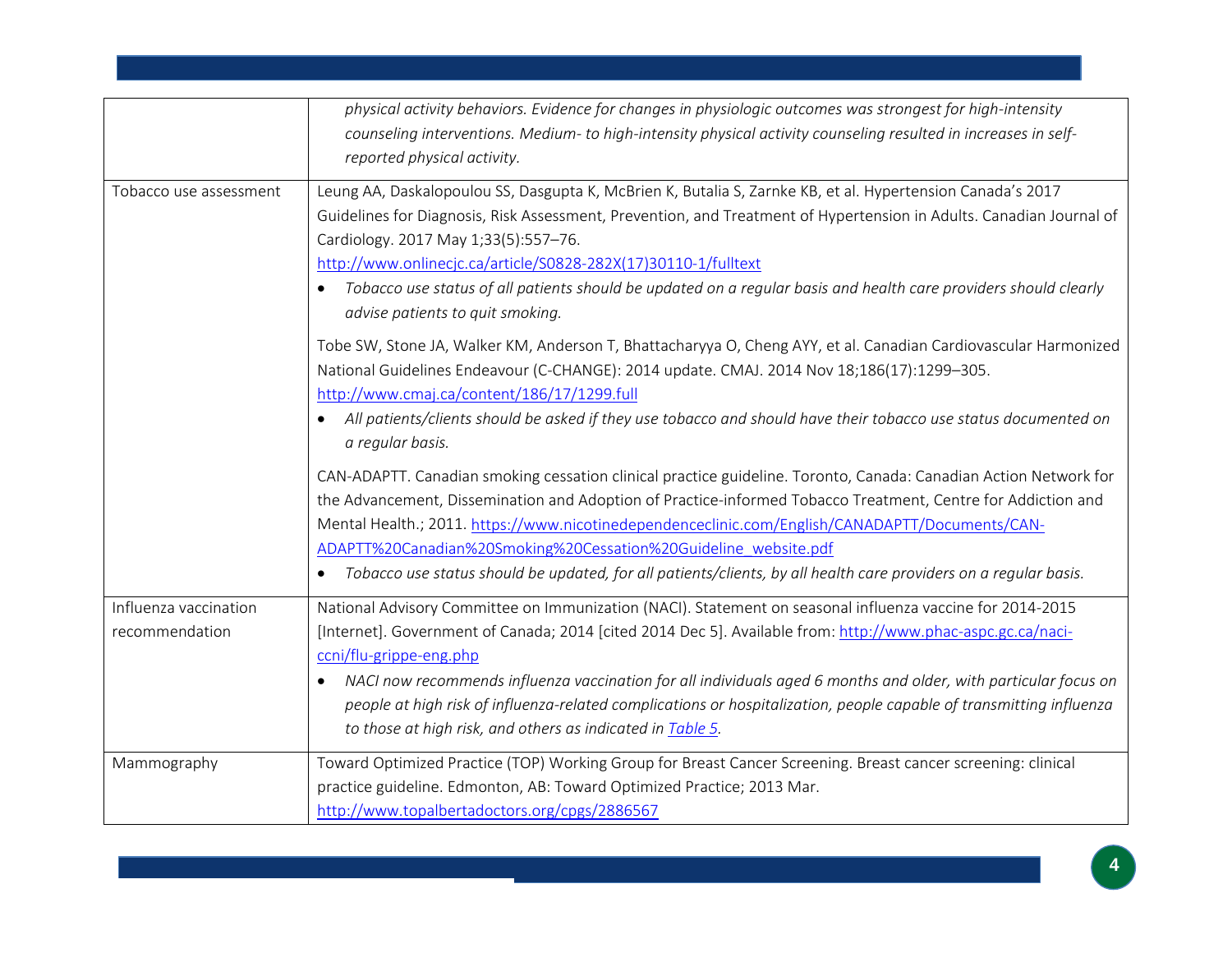|                          | Women aged 50 to 74 years should have a screening mammogram every two years<br>$\bullet$                                                                                                                                                                                                                                                                                                                                                                                                                                                                              |
|--------------------------|-----------------------------------------------------------------------------------------------------------------------------------------------------------------------------------------------------------------------------------------------------------------------------------------------------------------------------------------------------------------------------------------------------------------------------------------------------------------------------------------------------------------------------------------------------------------------|
|                          | Canadian Task Force on Preventive Health Care, Tonelli M, Gorber S, Joffres M, Dickinson J, Singh H, et al.<br>Recommendations on screening for breast cancer in average-risk women aged 40-74 years. CMAJ. 2011 Nov<br>22;183(17):1991-2001.<br>http://www.cmaj.ca/content/183/17/1991.full<br>For women aged 50–74 years, we recommend routinely screening with mammography every two to three years                                                                                                                                                                |
| Colorectal cancer screen | Toward Optimized Practice (TOP) Working Group for Colorectal Cancer Screening. Colorectal cancer screening:<br>clinical practice guideline. Edmonton, AB: Toward Optimized Practice; 2013 Nov.<br>http://www.topalbertadoctors.org/cpgs/30429617<br>• Individuals at average risk should begin colorectal cancer screening at age 50 years and continue until age 74<br>years. Screen with FIT every 1-2 years; if positive, refer for colonoscopy.                                                                                                                   |
|                          | Canadian Task Force on Preventive Health Care, Bacchus CM, Dunfield L, Gorber SC, Holmes NM, Birtwhistle R, et al.<br>Recommendations on screening for colorectal cancer in primary care. CMAJ. 2016 Mar 15;188(5):340-8.<br>https://www.ncbi.nlm.nih.gov/pmc/articles/pmid/26903355/                                                                                                                                                                                                                                                                                 |
|                          | We recommend screening adults aged 60 to 74 years for colorectal cancer with FOBT (either gFOBT or FIT) every<br>$\bullet$<br>two years or flexible sigmoidoscopy every 10 years.<br>We recommend screening adults aged 50 to 59 years for colorectal cancer with FOBT (either gFOBT or FIT) every<br>$\bullet$<br>two years or flexible sigmoidoscopy every 10 years.<br>We recommend not screening adults aged 75 years and older for colorectal cancer.<br>$\bullet$<br>We recommend not using colonoscopy as a screening test for colorectal cancer.<br>$\bullet$ |
|                          | Bibbins-Domingo K, Grossman DC, Curry SJ, Davidson KW, Epling JW, García FAR, et al. Screening for Colorectal<br>Cancer: US Preventive Services Task Force Recommendation Statement. JAMA. 2016 Jun 21;315(23):2564-75.<br>http://jamanetwork.com/journals/jama/fullarticle/2529486                                                                                                                                                                                                                                                                                   |
|                          | The USPSTF recommends screening for colorectal cancer starting at age 50 years and continuing until age 75<br>$\bullet$<br>years. The decision to screen for colorectal cancer in adults aged 76 to 85 years should be an individual one,<br>taking into account the patient's overall health and prior screening history.<br>The risks and benefits of different screening methods vary. See the Clinical Considerations section and the Table<br>for details about screening strategies.                                                                            |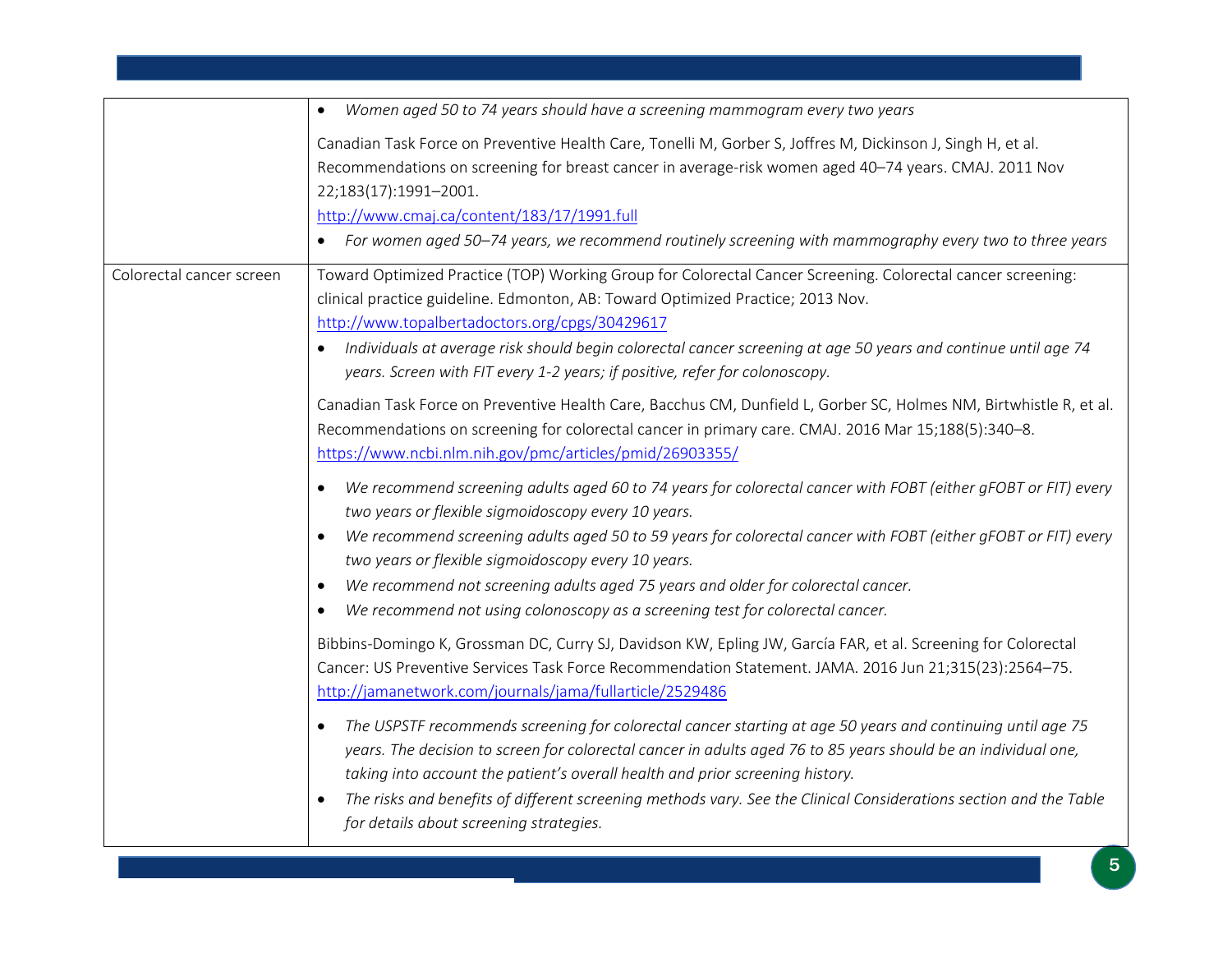| Pap test             | Toward Optimized Practice (TOP) Cervical Cancer Screening Working Group. Cervical cancer screening: clinical                                                                                                                     |
|----------------------|----------------------------------------------------------------------------------------------------------------------------------------------------------------------------------------------------------------------------------|
|                      | practice guideline. Edmonton, AB: Toward Optimized Practice; 2016.                                                                                                                                                               |
|                      | http://www.topalbertadoctors.org/cpgs/919105                                                                                                                                                                                     |
|                      | Screening recommended every 3 years for women 25 to 69 years of age who are or have ever been sexually                                                                                                                           |
|                      | active                                                                                                                                                                                                                           |
|                      | Canadian Task Force on Preventive Health Care. Recommendations on screening for cervical cancer. CMAJ. 2013 Jan                                                                                                                  |
|                      | $8;185(1):35-45.$                                                                                                                                                                                                                |
|                      | http://www.cmaj.ca/content/185/1/35.long                                                                                                                                                                                         |
|                      | For women aged 25–69 years who are or have ever been sexually active, we recommend routine screening for<br>$\bullet$<br>cervical cancer every 3 years                                                                           |
| Plasma lipid profile | Toward Optimized Practice (TOP) Cardiovascular Disease Risk Working Group. Prevention and management of                                                                                                                          |
|                      | cardiovascular disease risk in primary care. 2017 update. Edmonton, AB: Toward Optimized Practice; 2015 Feb.                                                                                                                     |
|                      | http://www.topalbertadoctors.org/cpgs/54252506                                                                                                                                                                                   |
|                      | Fasting for lipid tests is NOT required<br>$\bullet$                                                                                                                                                                             |
|                      | Screen patients without cardiovascular disease (primary prevention)                                                                                                                                                              |
|                      | o Lipid testing is part of global CVD risk estimation in men and women > 40 years of age                                                                                                                                         |
|                      | Tobe SW, Stone JA, Walker KM, Anderson T, Bhattacharyya O, Cheng AYY, et al. Canadian Cardiovascular Harmonized<br>National Guidelines Endeavour (C-CHANGE): 2014 update. CMAJ. 2014 Nov 18;186(17):1299-305.                    |
|                      | http://www.cmaj.ca/content/186/17/1299.full                                                                                                                                                                                      |
|                      | Screening of plasma lipids is recommended in men $\geq$ 40 and women $\geq$ 50 yr of age or in postmenopause.                                                                                                                    |
|                      | Anderson TJ, Grégoire J, Pearson GJ, Barry AR, Couture P, Dawes M, et al. 2016 Canadian Cardiovascular Society                                                                                                                   |
|                      | Guidelines for the Management of Dyslipidemia for the Prevention of Cardiovascular Disease in the Adult. Canadian<br>Journal of Cardiology. 2016 Nov 1;32(11):1263-82. http://www.onlinecjc.ca/article/S0828-282X(16)30732-2/pdf |
|                      | Screening should be considered for men and women older than 40 years of age or at any age with the conditions<br>listed in Figure 1.                                                                                             |

,我们也不会有什么。""我们的人,我们也不会有什么?""我们的人,我们也不会有什么?""我们的人,我们也不会有什么?""我们的人,我们也不会有什么?""我们的人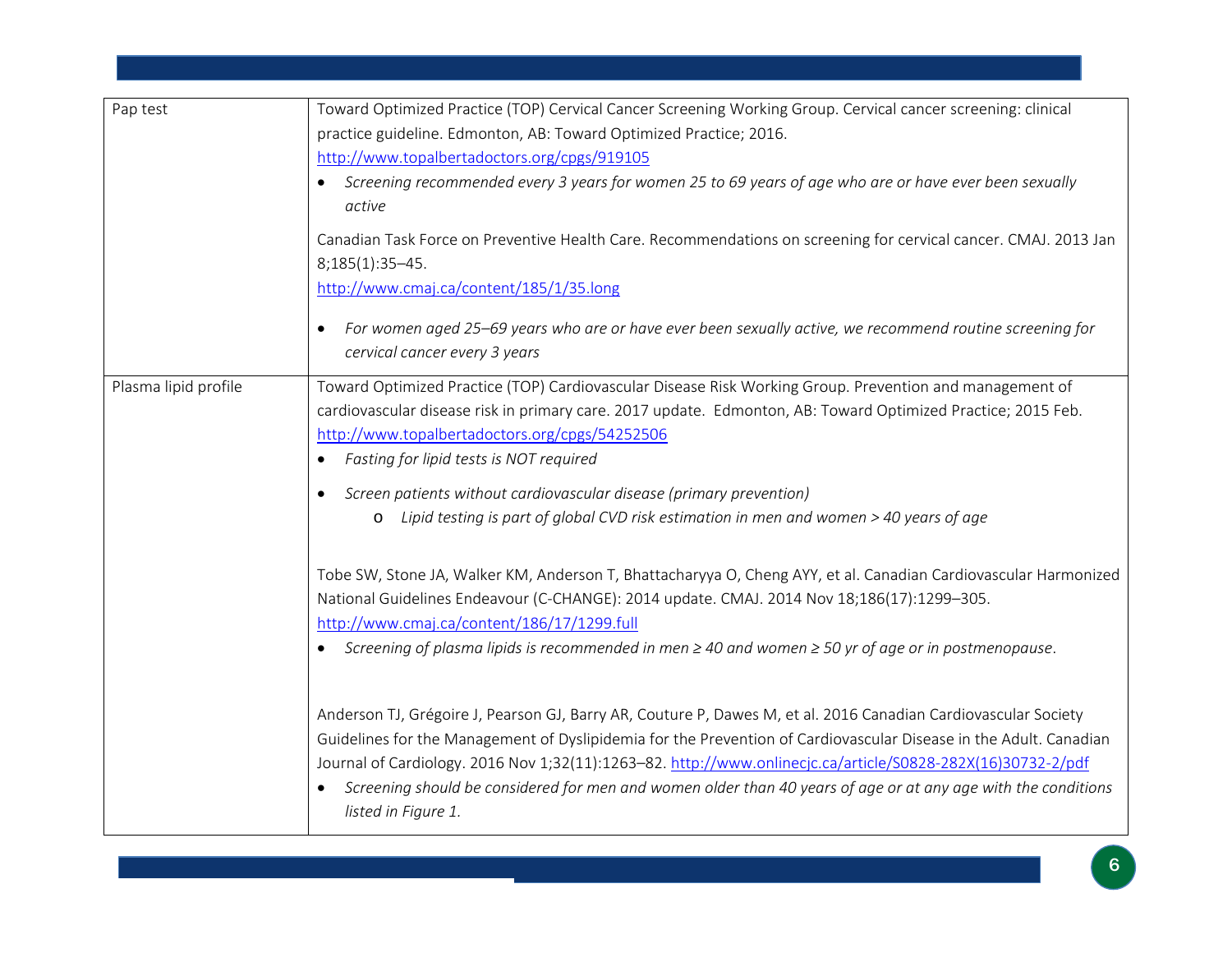|                     | Bibbins-Domingo K, Grossman DC, Curry SJ, Davidson KW, Epling JW, García FAR, et al. Statin Use for the Primary<br>Prevention of Cardiovascular Disease in Adults: US Preventive Services Task Force Recommendation Statement.<br>JAMA. 2016 Nov 15;316(19):1997-2007. http://jamanetwork.com/journals/jama/fullarticle/2584058<br>Identification of dyslipidemia and calculation of 10-year CVD event risk requires universal lipids screening in<br>$\bullet$<br>adults aged 40 to 75 years.                                                                                                                                                                                                                                                                                                                                                                                                                                                                                                                                                                                                                                                                                                                                                                                                                                                                                                                                                                                                                                                              |
|---------------------|-------------------------------------------------------------------------------------------------------------------------------------------------------------------------------------------------------------------------------------------------------------------------------------------------------------------------------------------------------------------------------------------------------------------------------------------------------------------------------------------------------------------------------------------------------------------------------------------------------------------------------------------------------------------------------------------------------------------------------------------------------------------------------------------------------------------------------------------------------------------------------------------------------------------------------------------------------------------------------------------------------------------------------------------------------------------------------------------------------------------------------------------------------------------------------------------------------------------------------------------------------------------------------------------------------------------------------------------------------------------------------------------------------------------------------------------------------------------------------------------------------------------------------------------------------------|
| CV risk calculation | Toward Optimized Practice (TOP) Cardiovascular Disease Risk Working Group. Prevention and management of<br>cardiovascular disease risk in primary care. 2017 update. Edmonton, AB: Toward Optimized Practice; 2015 Feb.<br>http://www.topalbertadoctors.org/cpgs/54252506<br>Use any CVD risk calculator, e.g., Framingham, every time lipid testing is performed<br>$\bullet$<br>Perform lipid testing and risk estimation for men and women between age 40 and 75<br>$\bullet$<br>Tobe SW, Stone JA, Walker KM, Anderson T, Bhattacharyya O, Cheng AYY, et al. Canadian Cardiovascular Harmonized<br>National Guidelines Endeavour (C-CHANGE): 2014 update. CMAJ. 2014 Nov 18;186(17):1299-305.<br>http://www.cmaj.ca/content/186/17/1299.full<br>We recommend that a cardiovascular risk assessment, using the "10-year risk" provided by the Framingham<br>$\bullet$<br>model, be completed every 3-5 yearrs for men aged 40-75 and women aged 50-75 years.<br>Anderson TJ, Grégoire J, Pearson GJ, Barry AR, Couture P, Dawes M, et al. 2016 Canadian Cardiovascular Society<br>Guidelines for the Management of Dyslipidemia for the Prevention of Cardiovascular Disease in the Adult. Canadian<br>Journal of Cardiology. 2016 Nov 1;32(11):1263-82. http://www.onlinecjc.ca/article/S0828-282X(16)30732-2/pdf<br>We recommend that a CV risk assessment be completed every 5 years for men and women aged 40 to 75 years<br>$\bullet$<br>using the modified FRS or CLEM to guide therapy to reduce major CV events. A risk assessment might also be |
|                     | completed whenever a patient's expected risk status changes<br>Bibbins-Domingo K, Grossman DC, Curry SJ, Davidson KW, Epling JW, García FAR, et al. Statin Use for the Primary                                                                                                                                                                                                                                                                                                                                                                                                                                                                                                                                                                                                                                                                                                                                                                                                                                                                                                                                                                                                                                                                                                                                                                                                                                                                                                                                                                              |